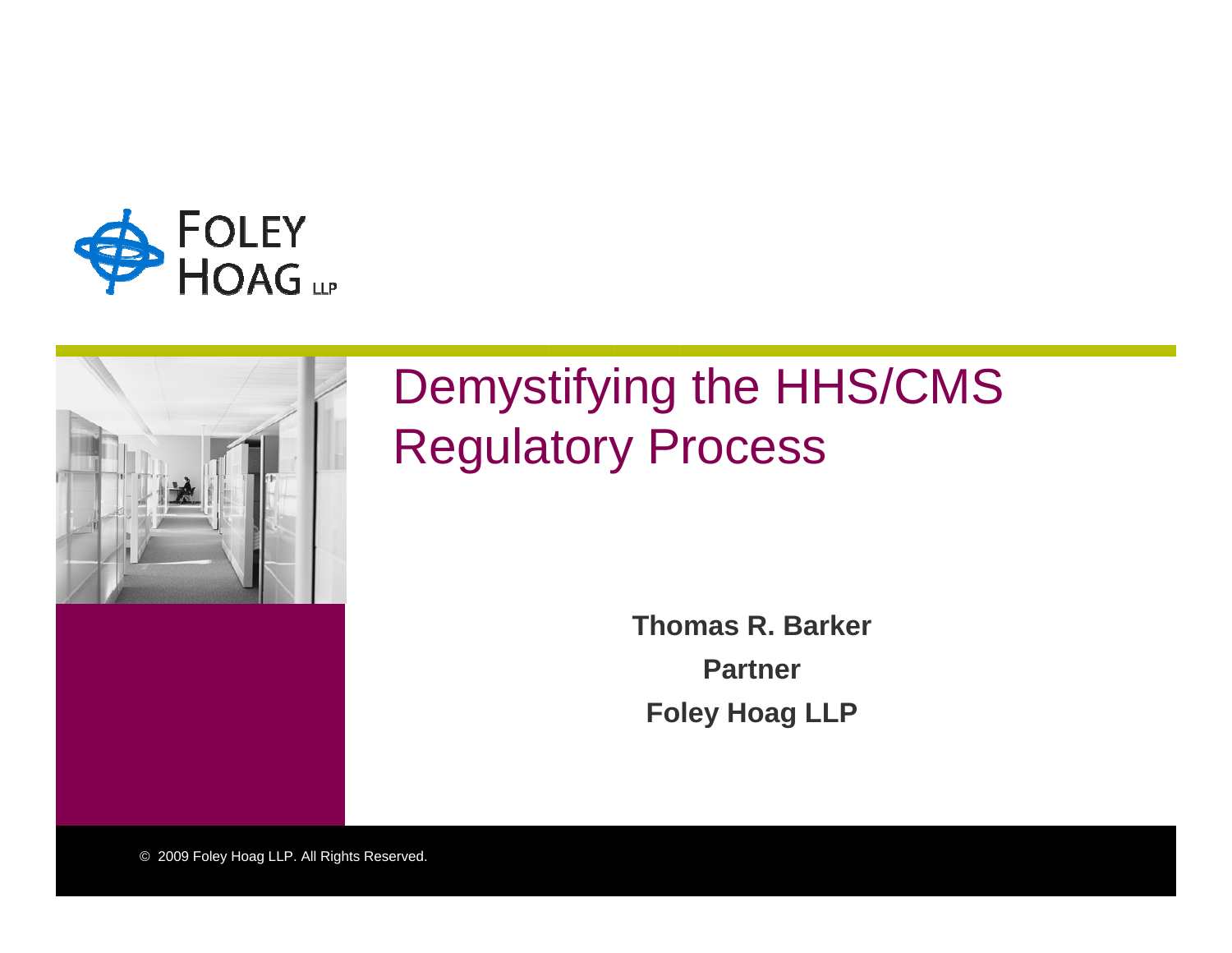



- $\frac{1}{2}$ Two different types of regulations
- $\frac{1}{2}$ Initial steps within CMS
- $\frac{1}{2}$  Role of other HHS staff and operating divisions
- $\frac{1}{2}$  Role of other Executive Branch agencies (OMB and White House)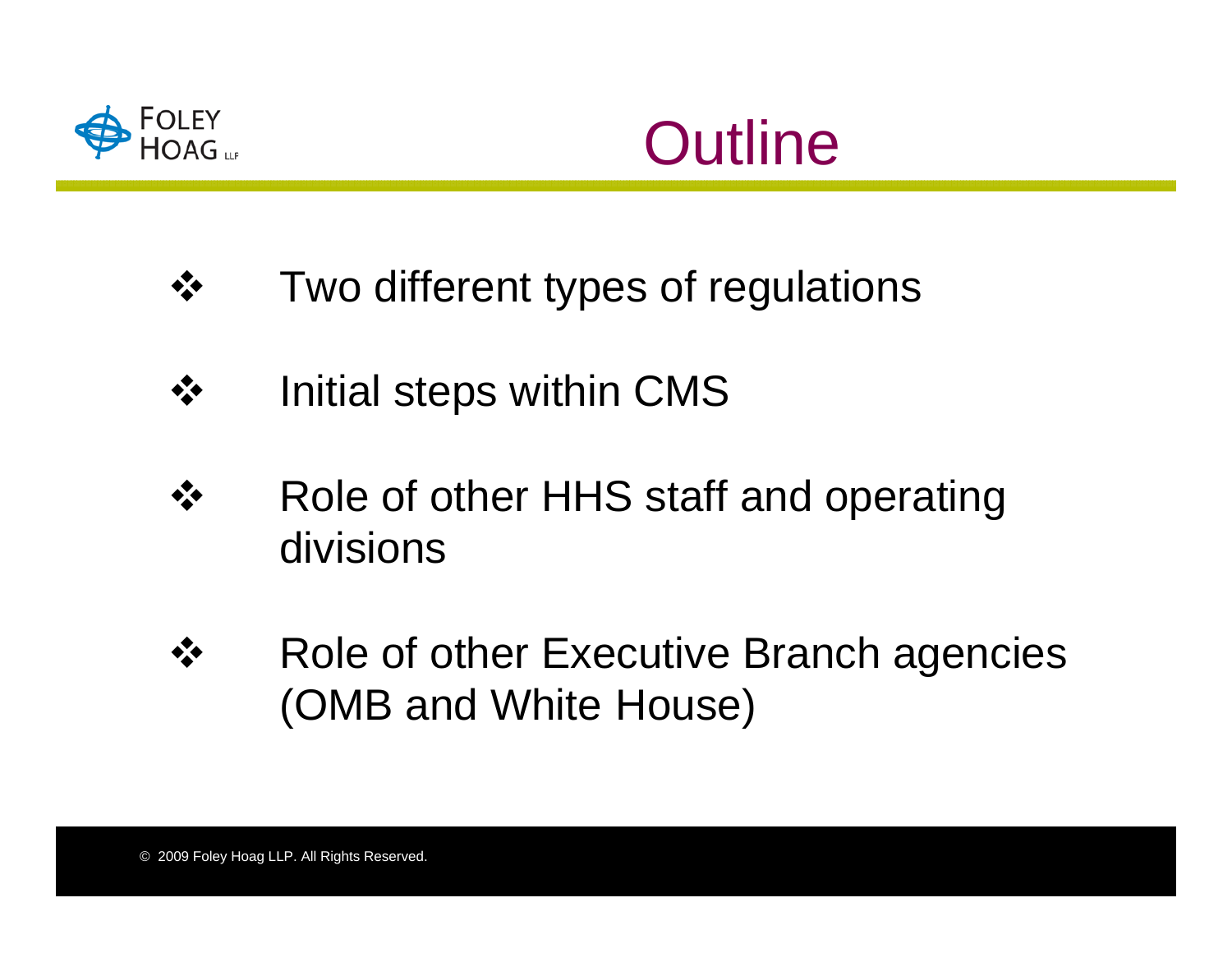

# Two Types of Regulations

- Annual fee schedule rules
	- $\blacksquare$ IPPS
	- $\blacksquare$ Physician fee schedule
	- $\blacksquare$ **OPPS**
- Rules that implement Congressional or Administration policy
	- $\blacksquare$ Initial part D rule
	- $\blacksquare$ EMTALA reform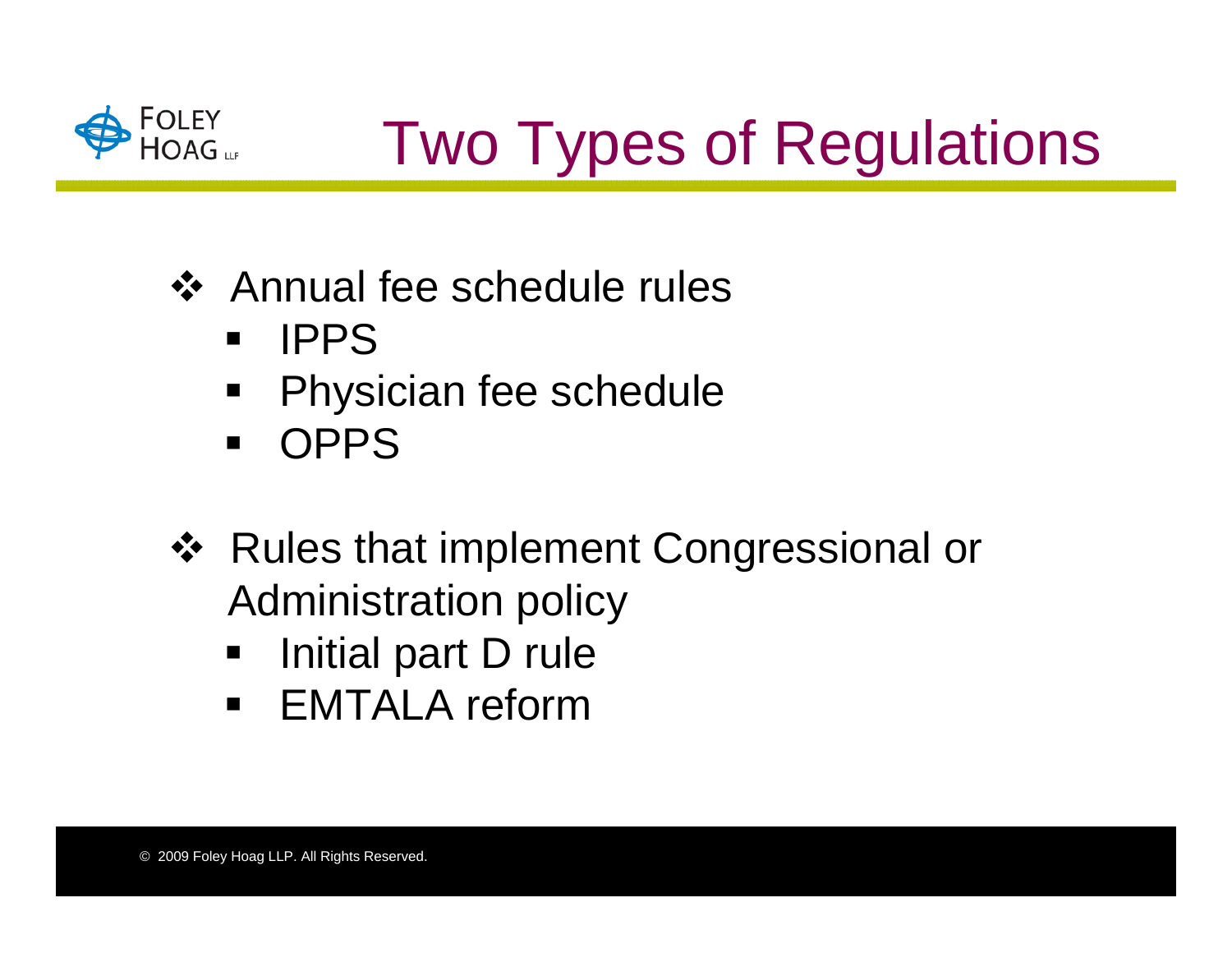

### CMS: Initial Steps

- For annual fee schedule rules, process starts with career staff policy experts:
	- Beginning ministerial, administrative calculations
		- E.g., what will be the standardized amount? What are the wage indices? What is the conversion factor?
	- $\blacksquare$  Developing policy options to recommend to political leadership within the agency
		- E.g., Identifying potentially abusive situations that are not technical Stark violations; change in agency interpretation of elements of DSH fraction
			- Change in "longstanding agency interpretation" requires notice and comment rulemaking; *Alaska Hunters* doctrine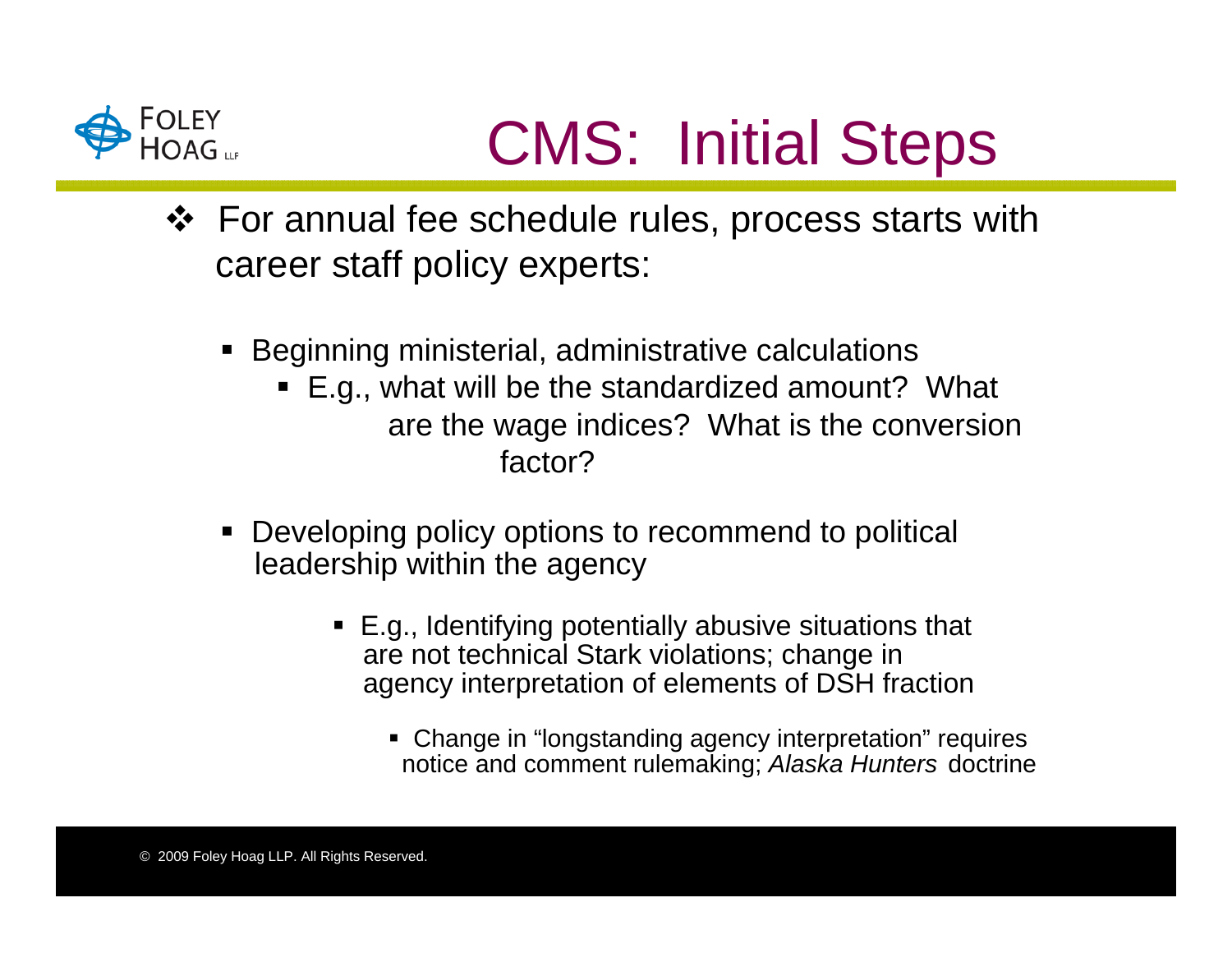

## CMS: Initial Steps

- For a rule that implements Congressional or administration policy, the process is usually reversed:
	- $\blacksquare$  Political leadership in CMS will signal policy direction.
		- ٠ Part D: process was broader still and included a Departmental policy committee  $\blacksquare$  EMTALA: response by CMS leadership to complaints by hospitals and physicians to existing agency interpretations of EMTALA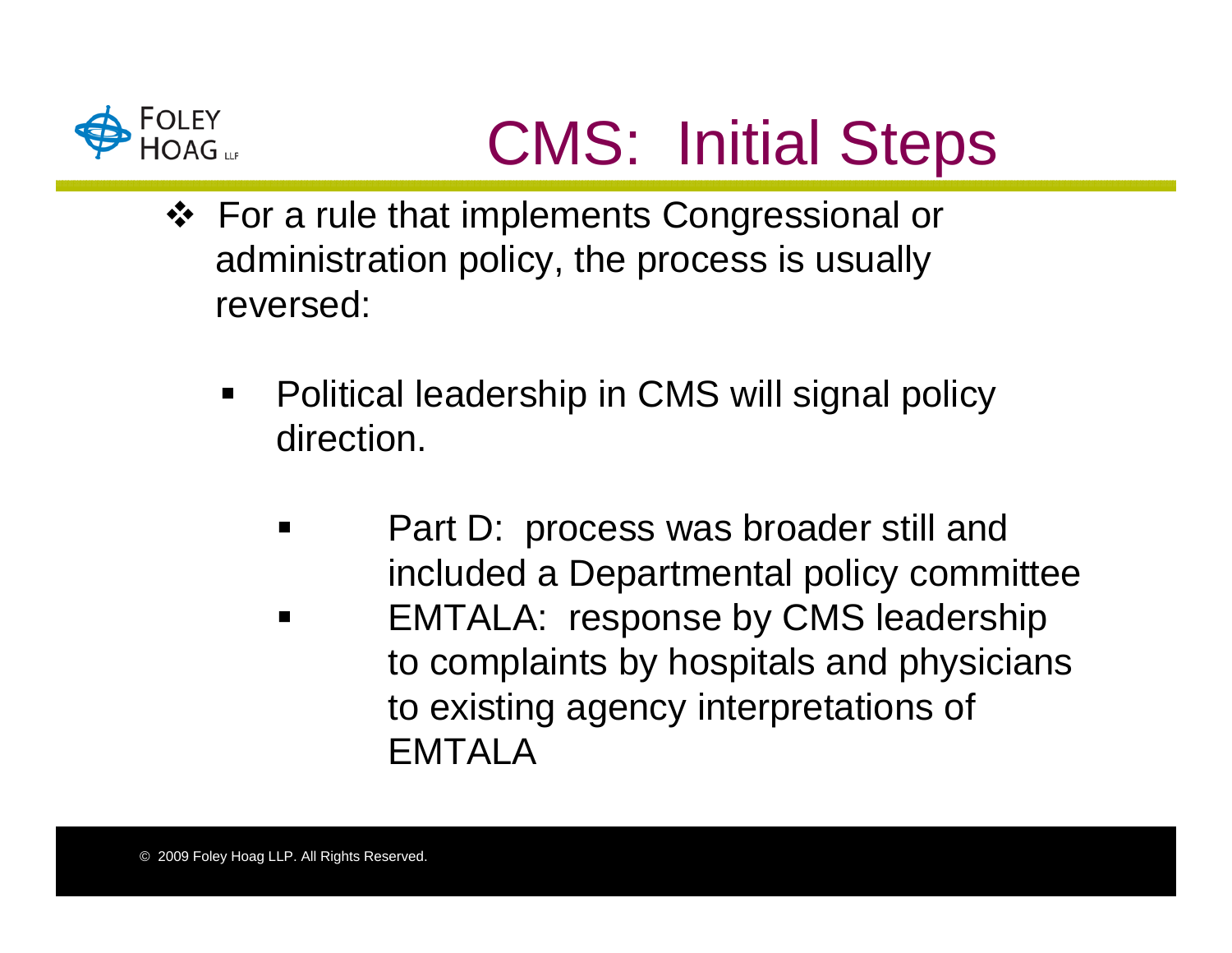

- $\frac{1}{2}$  Implementing new policy direction (cont'd.)
	- $\blacksquare$  Once political leadership has signaled policy direction, career staff begins to prepare options paper, regulatory language, and preamble text.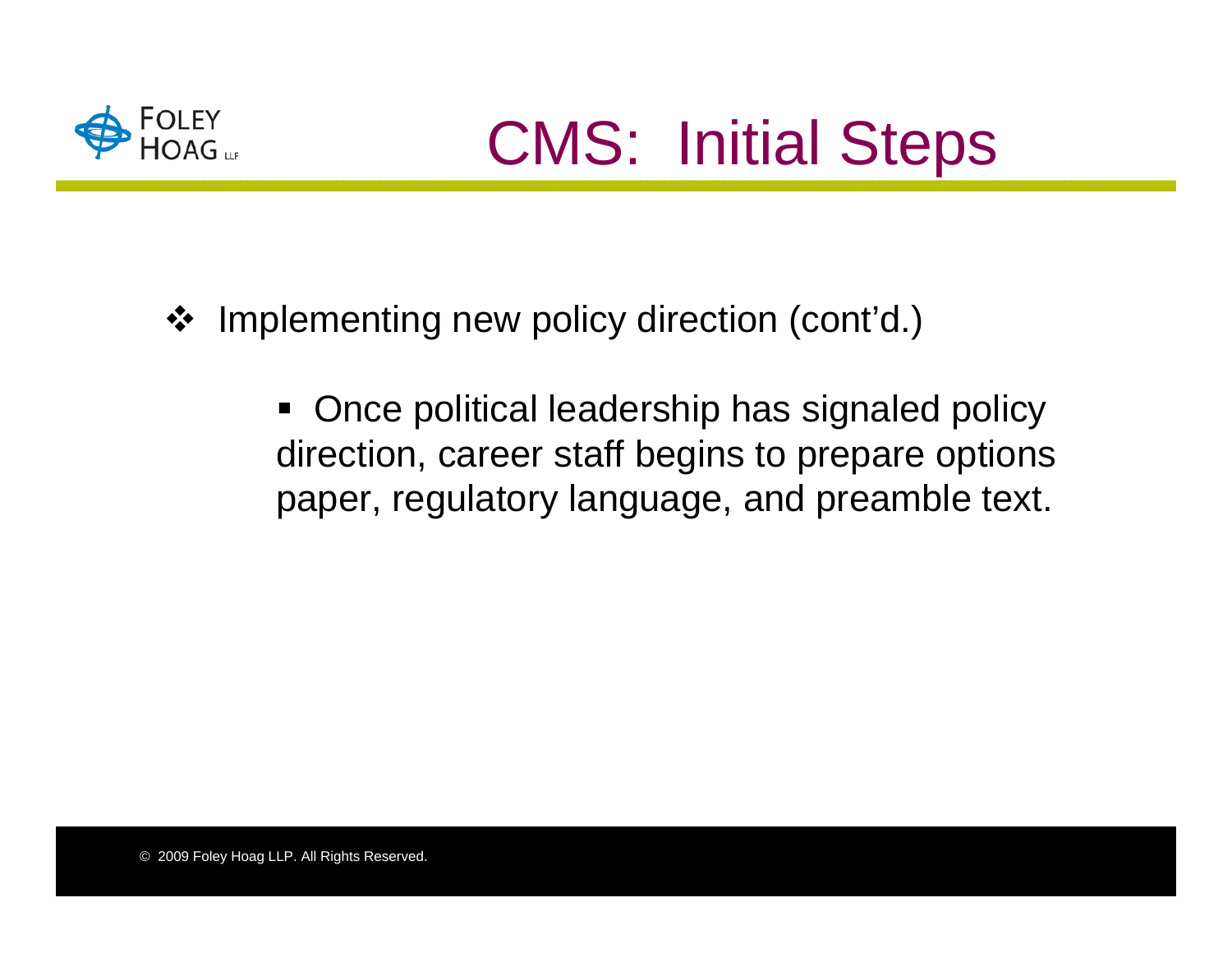

- ❖ Regardless of type of rule (routine notice or new policy) once the rule is written by staff, a CMS clearance process will occur, with major policy decisions made by the Center Director, CMS Deputy Administrator, and CMS Administrator.
- Once cleared through CMS, regulation enters Departmental clearance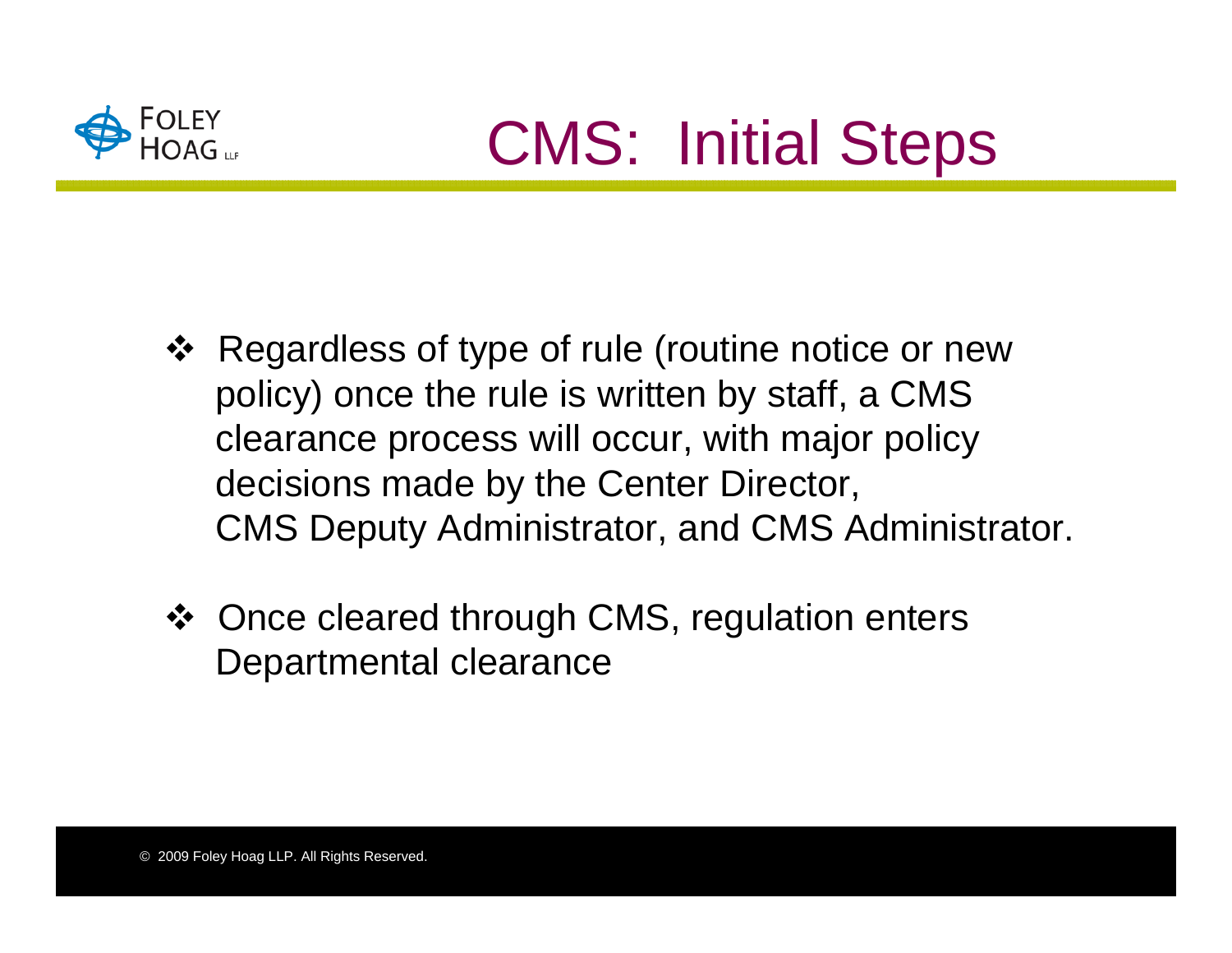

- ❖ Regulation sent into Departmental clearance.
	- $\blacksquare$  At some point, someone will make a decision whether the regulation requires a face-to-face briefing within the department.
		- **Decision-maker:** 
			- $\blacksquare$ Deputy Secretary
			- $\blacksquare$ Executive Secretary
			- $\blacksquare$ Counselor to the Secretary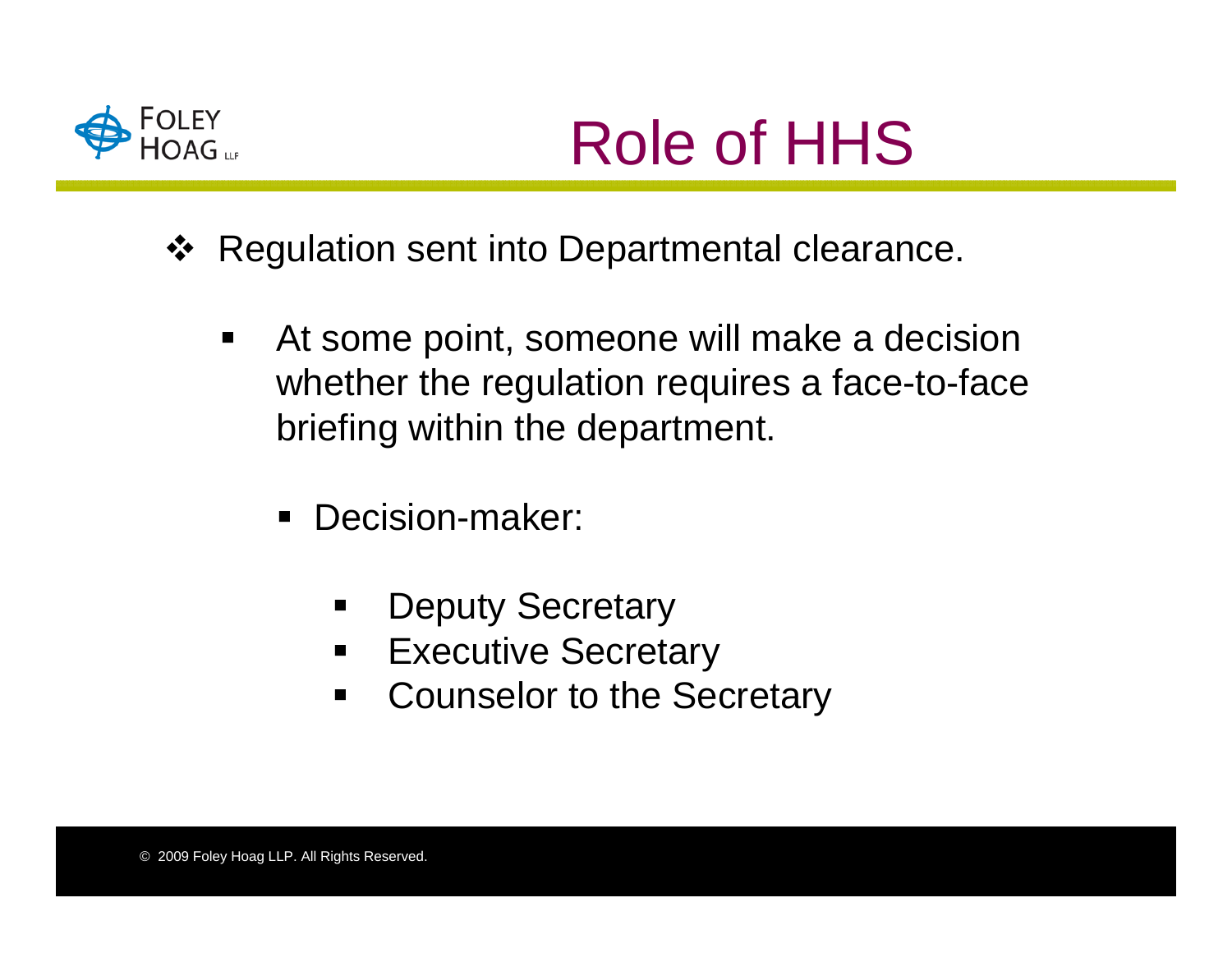

- Departmental clearance (cont'd.)
	- ٠ Face-to-face briefing? (cont'd.)
		- $\blacksquare$  Factors in decision:
			- Controversial
			- $\blacksquare$ Press interest
			- **Hill interest**
			- ٠ Major Administration priority
			- **Example Shifts of money where** government seems to be picking "winners and losers"

**If there is a face-to-face briefing, it is chaired by** the Deputy Secretary or his designee (usually, Counselor to the Secretary).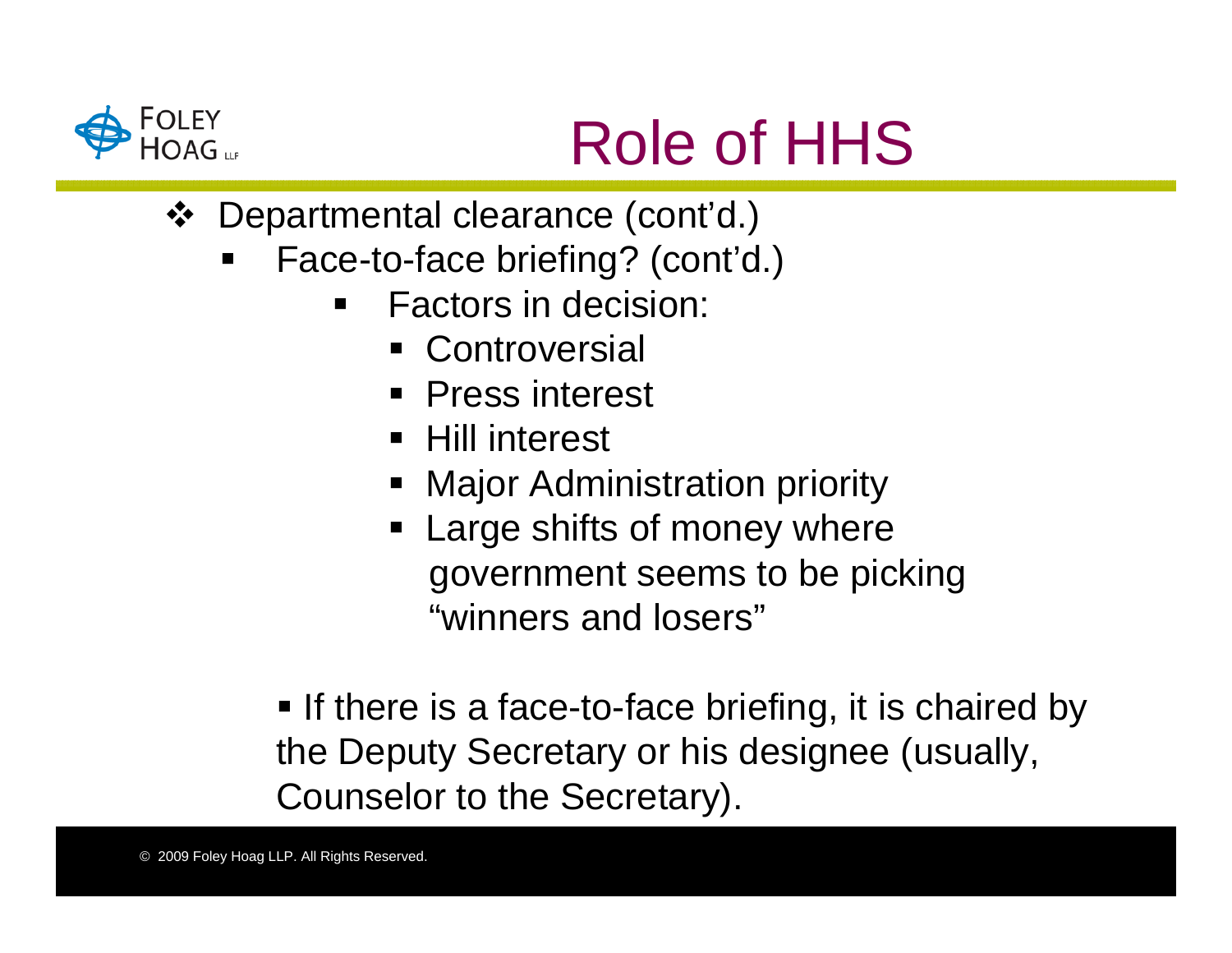

- Attendees at the Deputy Secretary's briefing:
	- ٠ Deputy Secretary/Counselor to the Secretary
		- Chair
	- CMS Administrator
		- Presents overview and policy items for decision-making
	- **Example 2 General Counsel or Deputy General Counsel** 
		- **Example 2 Career OGC involved with CMS throughout** entire regulatory development process
		- **Major issues will have been briefed to GC** or deputy in advance of briefing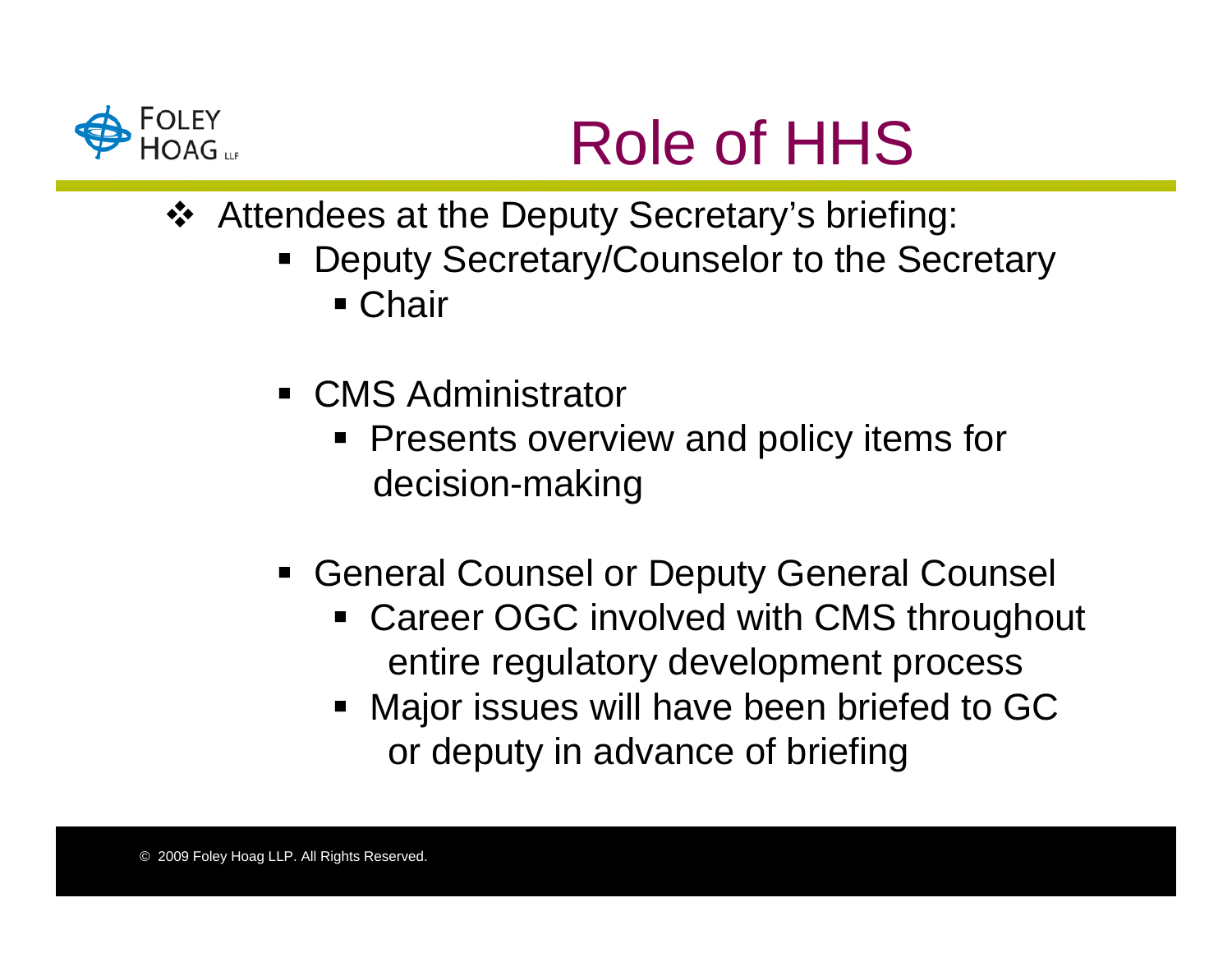

- Attendees at the Deputy Secretary's briefing:
	- **Executive Secretary** 
		- Convenes meeting
	- **Assistant Secretary for Legislation** 
		- Ensures attendees aware of Hill interest
	- **Exaginary Assistant Secretary for Planning and**
	- Evaluation
		- **Example 1 General policy direction and guidance**
		- **Sometimes involved in policy development** 
			- E.g., 2003 EMTALA amendments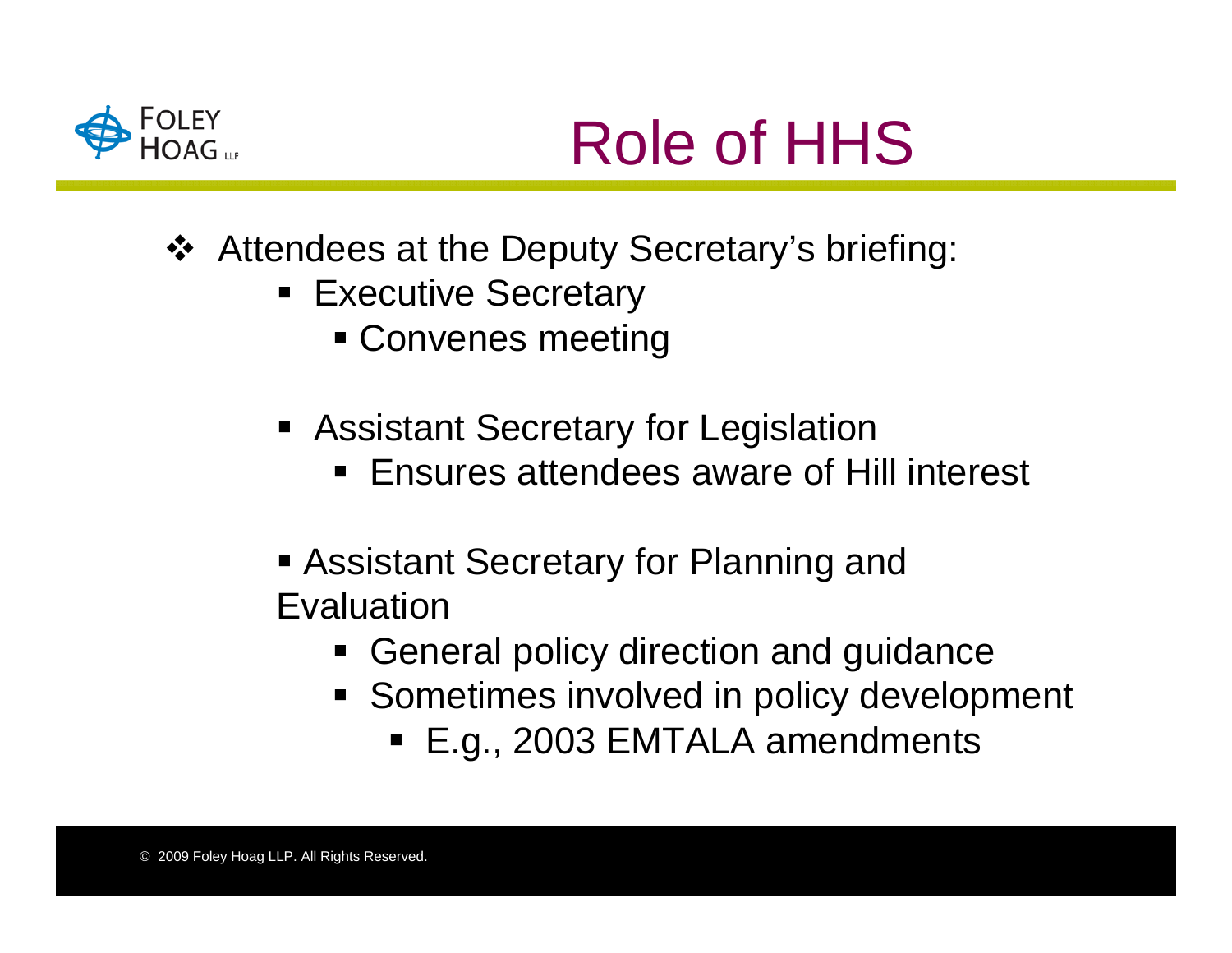

- Attendees at the Deputy Secretary's briefing (cont'd):
	- Assistant Secretary for Resources and **Technology** 
		- **Budget considerations**
	- Assistant Secretary for Public Affairs **Press interest**
	- **Other relevant operating division heads** 
		- E.g., FDA Commissioner, if a payment regulation involves a drug issue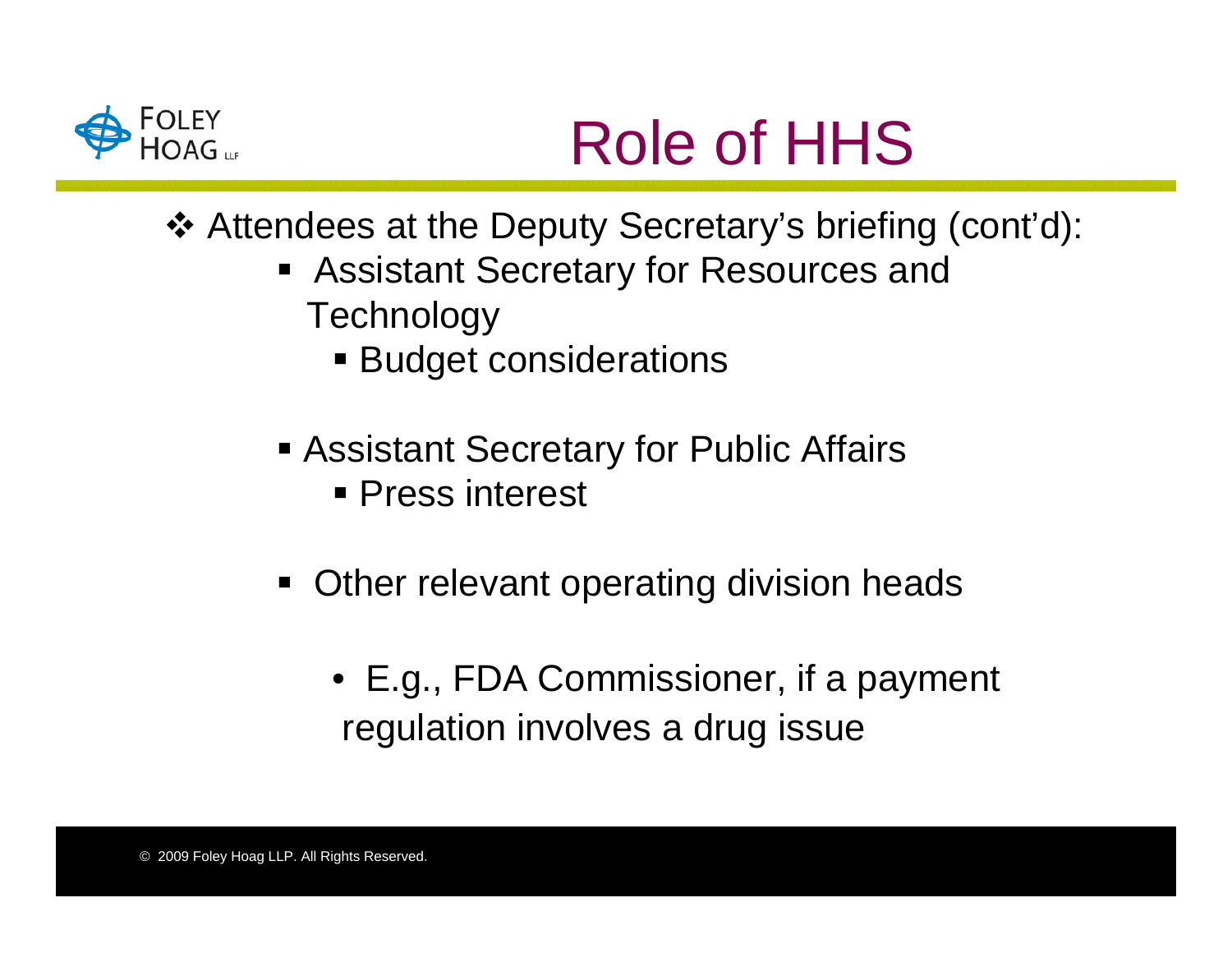

Once HHS has cleared a regulation, it goes to OMB

- п By Executive Order, OMB must clear all agency regulations. Only OMB can give permission for an agency to send a regulation to the Federal Register.
- OMB will ask for staff-level briefings. As a practical matter, in the interests of time, these stafflevel briefings often occur simultaneously with the CMS drafting process.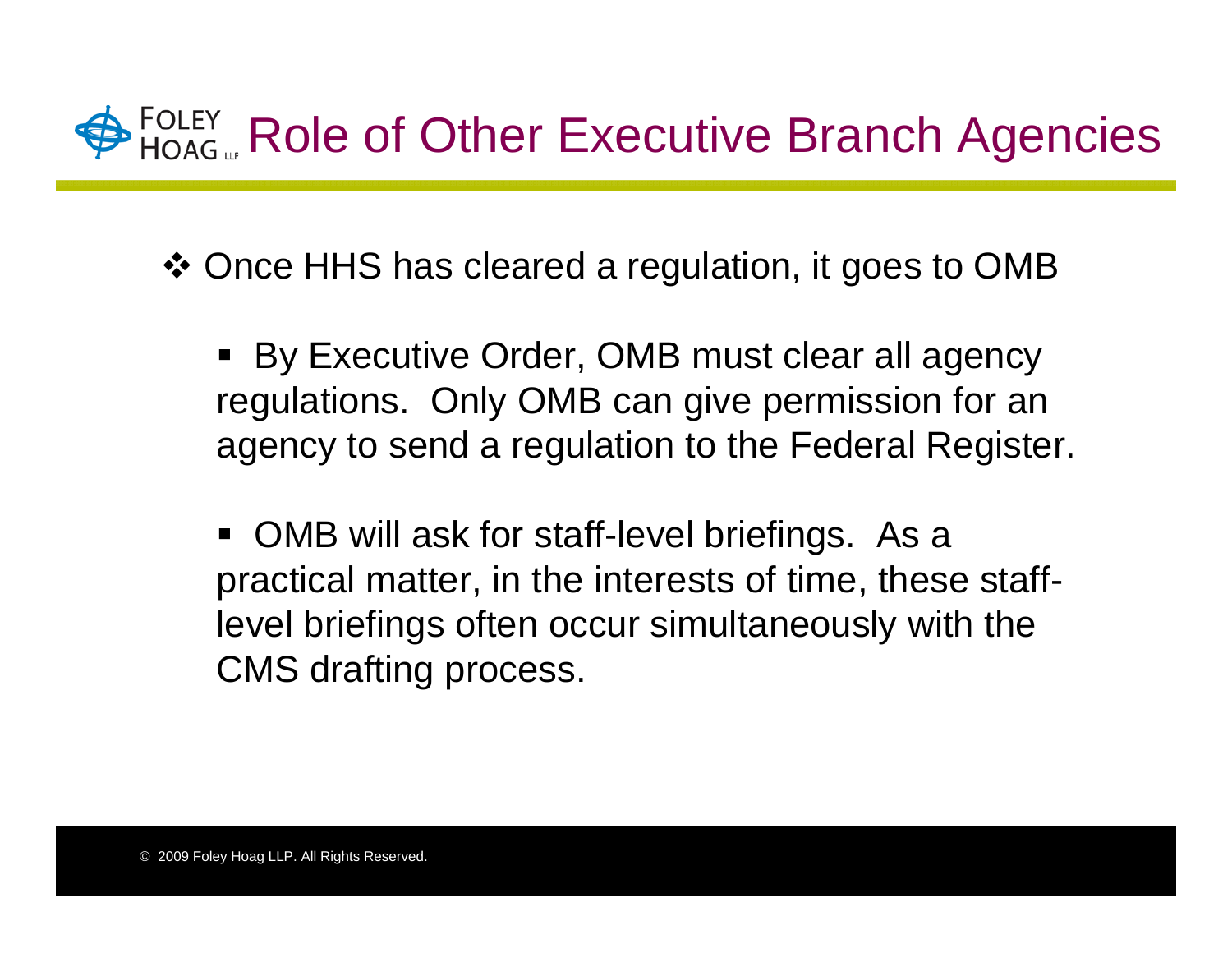#### **PROLEY** Role of Other Executive Branch Agencies

- Depending on political sensitivity/controversy level of a regulation, the White House will often request a briefing on a regulation.
	- **In Bush Administration, a CMS regulation would be briefed** to the National Economic Council.
	- In Obama Administration, Domestic Policy Council and the Office on Health Reform will be key players as well, possibly even on routine CMS payment regulations.
		- And on regulations such as implementing SCHIP reauthorization and the stimulus package, those offices will surely be involved.